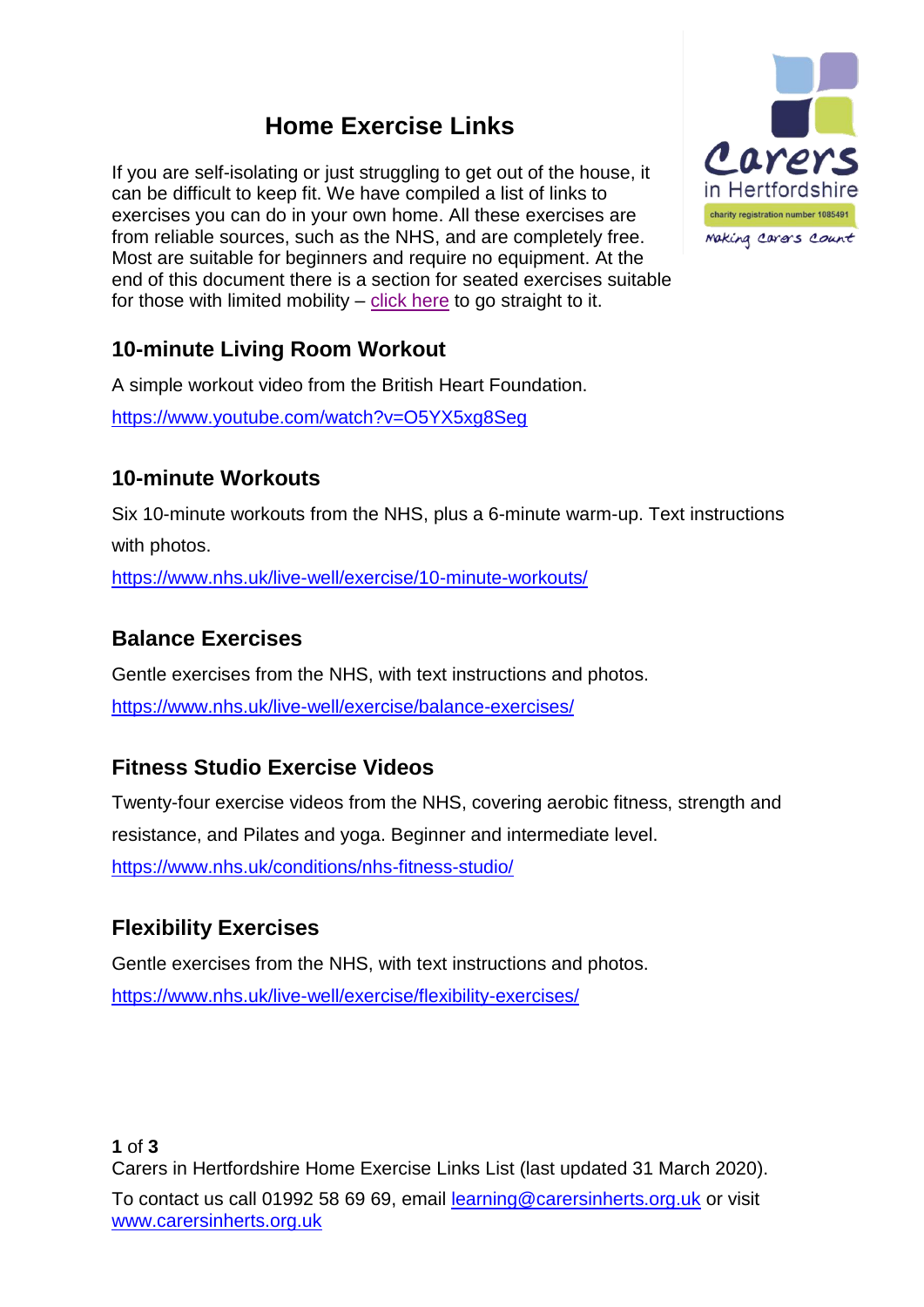## **Gym-free Workouts**

Fourteen illustrated guides from the NHS. <https://www.nhs.uk/live-well/exercise/gym-free-workouts/>

## **Strength Exercises**

Gentle exercises from the NHS, with text instructions and photos. <https://www.nhs.uk/live-well/exercise/strength-exercises/>

## **Strength and Flex Exercise Plan**

An exercise plan from the NHS, to improve strength and flexibility with full body workouts. Set of mp3 audio files with "how to" video clips. <https://www.nhs.uk/live-well/exercise/strength-and-flex-exercise-plan/>

## **Chair Based Exercises**

Twelve chair based exercises from Hertfordshire Care Providers Association (HCPA) to improve mobility, strength and balance.

#### **Videos for all exercises:**

<https://www.youtube.com/playlist?list=PLQ5LeP1RLF8yCTMHRpwEX8TuYGCIWEfRy>

**Mobility illustrated guide:** [https://usercontent.one/wp/www.hcpastopfalls.info/wp](https://usercontent.one/wp/www.hcpastopfalls.info/wp-content/uploads/2019/03/CBE_carehome.pdf)[content/uploads/2019/03/CBE\\_carehome.pdf](https://usercontent.one/wp/www.hcpastopfalls.info/wp-content/uploads/2019/03/CBE_carehome.pdf)

## **Strength and balance illustrated guide:** [https://usercontent.one/wp/www.hcpastopfalls.info/wp](https://usercontent.one/wp/www.hcpastopfalls.info/wp-content/uploads/2019/03/strengthbalance_carehome.pdf)[content/uploads/2019/03/strengthbalance\\_carehome.pdf](https://usercontent.one/wp/www.hcpastopfalls.info/wp-content/uploads/2019/03/strengthbalance_carehome.pdf)

## **Exercises to Ease Pain**

Videos from CSP (Chartered Society of Physiotherapy) to alleviate back pain, carpel tunnel syndrome, foot pain, knee pain, neck pain, shoulder pain and tennis elbow. <https://www.csp.org.uk/public-patient/keeping-active-healthy/exercise-advice-videos>

<span id="page-1-0"></span>To contact us call 01992 58 69 69, email [learning@carersinherts.org.uk](mailto:learning@carersinherts.org.uk) or visit [www.carersinherts.org.uk](http://www.carersinherts.org.uk/events)